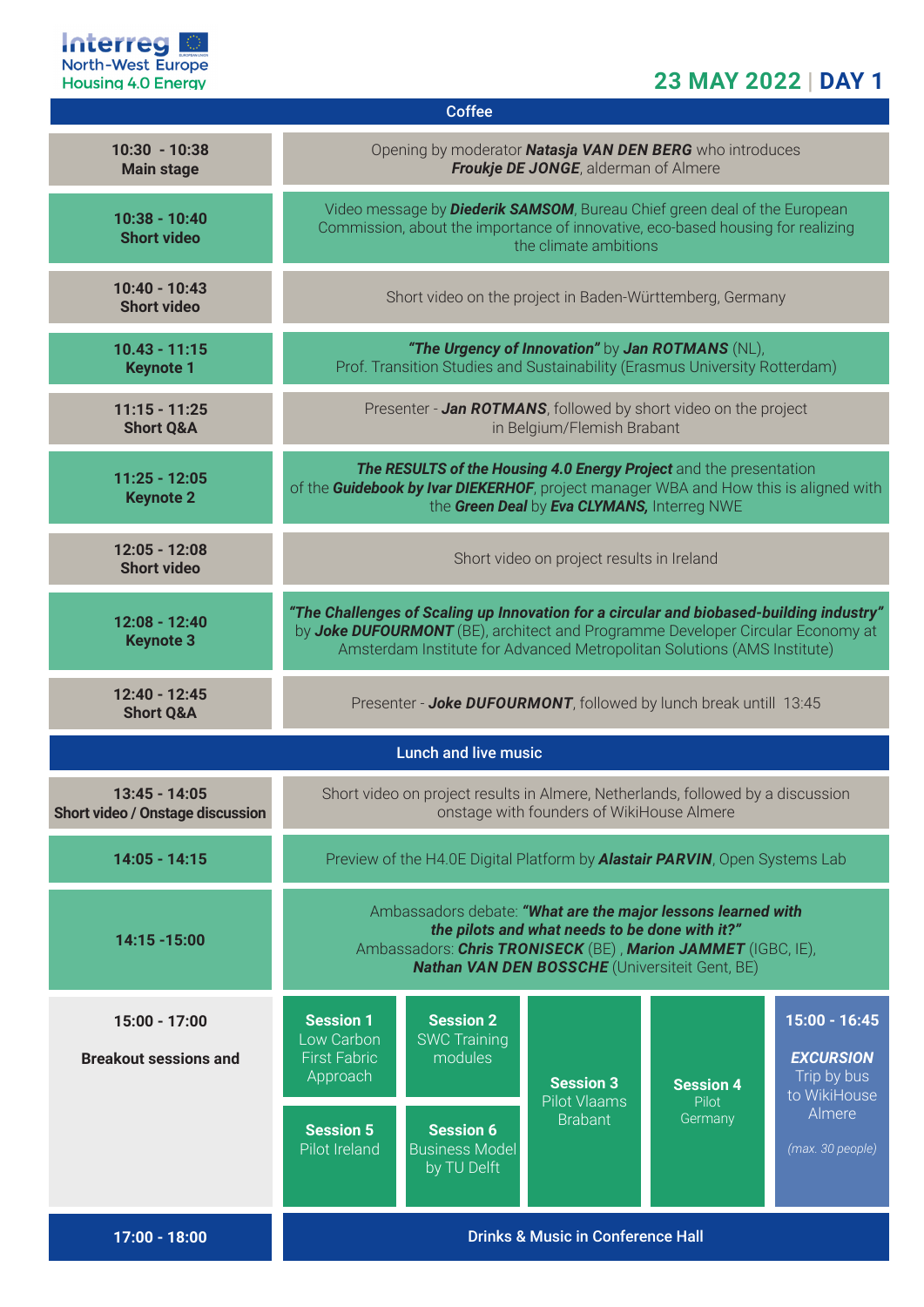

# **24 MAY 2022 | DAY 2**

| <b>Coffee</b>                                                                          |                                                                                                                                                                                                                                                                                                         |                                                                                                                |                                                    |                                      |                                                                                                  |  |  |  |
|----------------------------------------------------------------------------------------|---------------------------------------------------------------------------------------------------------------------------------------------------------------------------------------------------------------------------------------------------------------------------------------------------------|----------------------------------------------------------------------------------------------------------------|----------------------------------------------------|--------------------------------------|--------------------------------------------------------------------------------------------------|--|--|--|
| $9:30 - 9:45$<br><b>Main stage</b>                                                     | Wrap up of day one: Keynote speaker and representatives of four H4.0E pilots.<br>Short video impressions of the first day                                                                                                                                                                               |                                                                                                                |                                                    |                                      |                                                                                                  |  |  |  |
| $9:45 - 10:10$<br><b>Presentation</b>                                                  | Presentation of the H4.0E Digital Platform by <b>Alastair PARVIN</b> , Open Systems Lab                                                                                                                                                                                                                 |                                                                                                                |                                                    |                                      |                                                                                                  |  |  |  |
| $10.10 - 10:30$<br><b>Keynote 4</b>                                                    | "Healthy building without compromise: How to go on now and innovate the building<br>industry?" by Florian THOMA, Thoma Holz100                                                                                                                                                                          |                                                                                                                |                                                    |                                      |                                                                                                  |  |  |  |
| $10:30 - 11:00$                                                                        | "From pilots to a new building industry: The obstacles that prevent upscaling and<br>how to remove them" by Rob HAANS (NL), Chairman of the Board of Housing<br>Association De Alliantie, and involved with De Bouwcampus (network organisation)<br>that aims to drive the transition                   |                                                                                                                |                                                    |                                      |                                                                                                  |  |  |  |
| <b>Coffee Break</b>                                                                    |                                                                                                                                                                                                                                                                                                         |                                                                                                                |                                                    |                                      |                                                                                                  |  |  |  |
| $11:20 - 12:00$<br><b>Debate</b>                                                       | Debate How to Scale-up and Innovate in the Building Industry.<br>With: Florian THOMA (AU), Kristof DE JAEGER (BE), Marnix NORDER (NL),<br><b>Shahid TALIB</b> (Heijmans), Jeanet VAN ANTWERPEN (NL)                                                                                                     |                                                                                                                |                                                    |                                      |                                                                                                  |  |  |  |
| $12:05 - 12:45$<br><b>Keynote 5</b>                                                    | <b>Duncan STEWART</b> (IE), architect and TV-presenter, together with <b>Alexandra</b><br>HAMILTON (IE), Chair of Association Irish Energy Agencies, share their vision on<br>and experiences with <i>changes that are urgently needed</i> in the construction sector<br>and government attitude to it. |                                                                                                                |                                                    |                                      |                                                                                                  |  |  |  |
| Lunch and live music, with time to get to break-out sessions (takes about 10 mins max) |                                                                                                                                                                                                                                                                                                         |                                                                                                                |                                                    |                                      |                                                                                                  |  |  |  |
| 13:30 - 15:30<br><b>Breakout sessions</b>                                              | <b>Session 1</b><br>Pilot Ireland<br><b>Session 5</b><br>Low Carbon<br><b>First Fabric</b><br>Approach                                                                                                                                                                                                  | <b>Session 2</b><br><b>SWC Training</b><br>modules<br><b>Session 6</b><br><b>Business Model</b><br>by TU Delft | <b>Session 3</b><br>Pilot Vlaams<br><b>Brabant</b> | <b>Session 4</b><br>Pilot<br>Germany | $13.15 - 15.00$<br><b>EXCURSION</b><br>Trip by bus<br>to WikiHouse<br>Almere<br>(max. 30 people) |  |  |  |
| 15:30                                                                                  | <b>Drinks &amp; Music in Conference Hall</b>                                                                                                                                                                                                                                                            |                                                                                                                |                                                    |                                      |                                                                                                  |  |  |  |